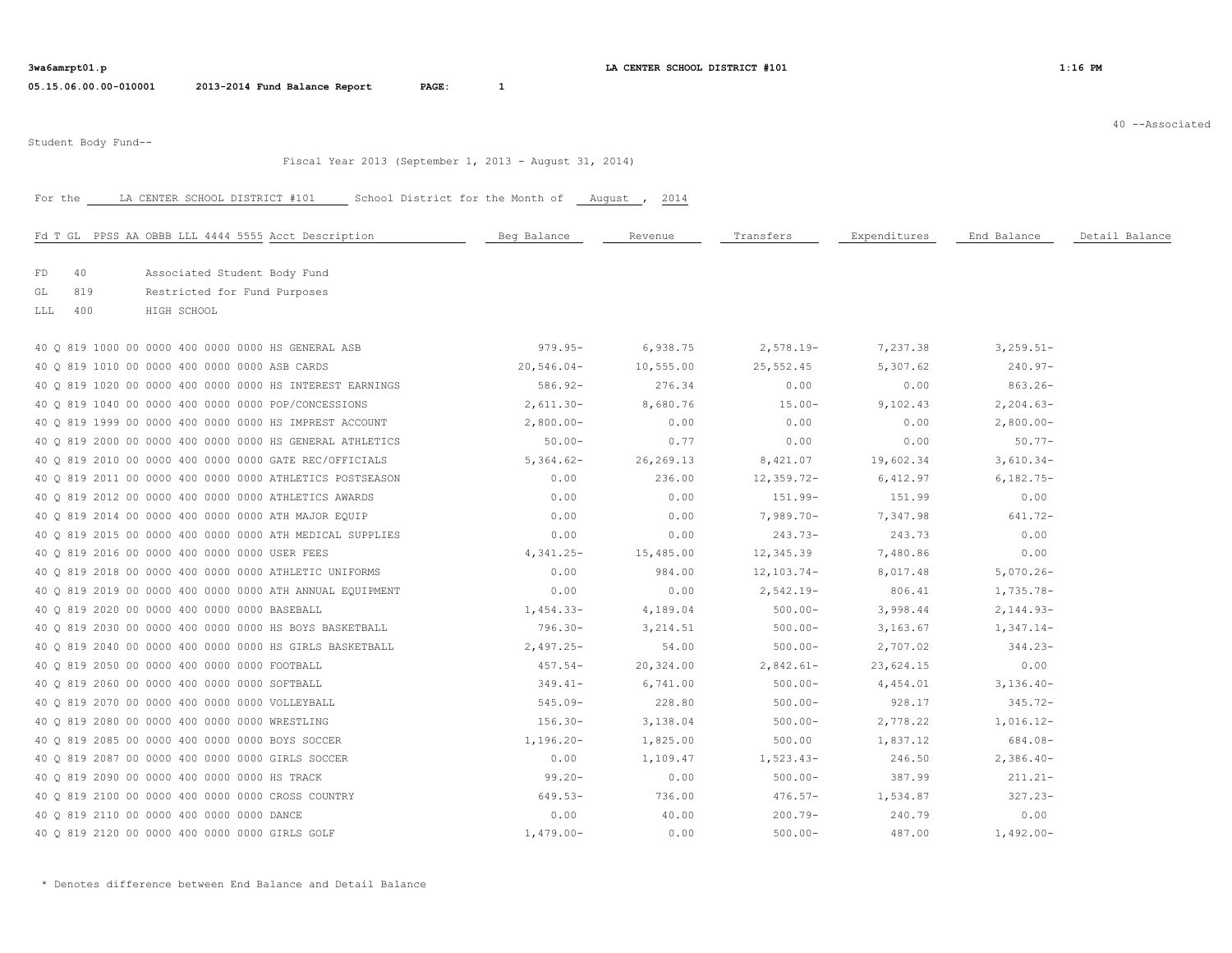**3wa6amrpt01.p LA CENTER SCHOOL DISTRICT #101 1:16 PM 10/01/15**

40 --Associated

Student Body Fund--

Fiscal Year 2013 (September 1, 2013 - August 31, 2014)

For the CENTER SCHOOL DISTRICT #101 School District for the Month of August , 2014

| Fd T GL PPSS AA OBBB LLL 4444 5555 Acct Description    | Beg Balance  | Revenue    | Transfers   | Expenditures | End Balance  | Detail Balance |
|--------------------------------------------------------|--------------|------------|-------------|--------------|--------------|----------------|
| Associated Student Body Fund<br>40<br>FD               |              |            |             |              |              |                |
| Restricted for Fund Purposes<br>GL<br>819              |              |            |             |              |              |                |
| 400<br>LLL<br>HIGH SCHOOL                              |              |            |             |              |              |                |
| 40 0 819 2130 00 0000 400 0000 0000 BOYS GOLF          | 0.00         | 870.00     | $500.00 -$  | 936.97       | $433.03-$    |                |
| 40 0 819 3211 00 0000 400 0000 0000 CLASS OF 2011      | $730.66-$    | 0.00       | 665.65      | 0.00         | $65.01 -$    |                |
| 40 0 819 3212 00 0000 400 0000 0000 FHS CLASS OF 2012  | $1,298.93-$  | 0.00       | 1,298.93    | 0.00         | 0.00         |                |
| 40 Q 819 3213 00 0000 400 0000 0000 CLASS OF 2013      | $935.42 -$   | 0.00       | 935.42      | 0.00         | 0.00         |                |
| 40 O 819 3214 00 0000 400 0000 0000 HS CLASS OF 2014   | $10.16-$     | 0.00       | $3,144.45-$ | 3,154.61     | 0.00         |                |
| 40 0 819 3215 00 0000 400 0000 0000 HS-CLASS OF 2015   | 0.00         | 5,906.72   | 0.00        | 3,378.11     | $2,528.61-$  |                |
| 40 Q 819 4050 00 0000 400 0000 0000 HS EQUESTRIAN TEAM | $255.67-$    | 5,851.00   | $500.00 -$  | 4,946.00     | $1,660.67-$  |                |
| 40 Q 819 4075 00 0000 400 0000 0000 WEIGHT CLUB        | $130.33-$    | 177.00     | 0.00        | 0.00         | $307.33 -$   |                |
| 40 Q 819 4130 00 0000 400 0000 0000 FBLA               | 0.00         | 2,302.00   | 1,453.20    | 806.00       | $42.80 -$    |                |
| 40 Q 819 4140 00 0000 400 0000 0000 SCIENCE CLUB       | $365.10 -$   | 265.55     | 0.00        | 355.99       | $274.66-$    |                |
| 40 0 819 4180 00 0000 400 0000 0000 KNOWLEDGE BOWL     | $70.00 -$    | 714.00     | 0.00        | 676.88       | $107.12 -$   |                |
| 40 Q 819 4190 00 0000 400 0000 0000 LEADERSHIP         | $1,496.11-$  | 2,417.68   | 0.00        | 1,925.32     | $1,988.47-$  |                |
| 40 0 819 4230 00 0000 400 0000 0000 NAT HONOR SOCIETY  | $241.22 -$   | 240.00     | 0.00        | 299.69       | $181.53-$    |                |
| 40 0 819 4250 00 0000 400 0000 0000 CHEERLEADING       | $3,593.87-$  | 13,382.69  | 0.00        | 13,758.69    | $3,217.87-$  |                |
| 40 0 819 4440 00 0000 400 0000 0000 INTERNATIONAL CLUB | $526.02-$    | 0.00       | 0.00        | 0.00         | $526.02-$    |                |
| 40 Q 819 4450 00 0000 400 0000 0000 TOP CATS           | $74.71-$     | 0.00       | 0.00        | 0.00         | $74.71-$     |                |
| 40 0 819 4500 00 0000 400 0000 0000 HS CHESS CLUB      | 0.00         | 285.40     | 0.00        | 165.00       | $120.40 -$   |                |
| 40 Q 819 6000 00 0000 400 0000 0000 Private Moneys     | $708.01 -$   | 527.31     | 0.00        | 1,020.00     | $215.32 -$   |                |
| 40 Q 819 6140 00 0000 400 0000 0000 Private Moneys     | $100.48-$    | 0.00       | 0.00        | 0.00         | $100.48 -$   |                |
|                                                        |              |            |             |              |              |                |
| HIGH SCHOOL<br>--- TOTAL LLL                           | $57,496.92-$ | 143,964.96 | 0.00        | 149,522.40   | $51,939.48-$ |                |
| $---$ TOTAL GL<br>Restricted for Fund Purposes         | $57,496.92-$ | 143,964.96 | 0.00        | 149,522.40   | $51,939.48-$ |                |
| Associated Student Body Fund<br>--- TOTAL Fd           | $57,496.92-$ | 143,964.96 | 0.00        | 149,522.40   | $51,939.48-$ |                |
| $---$ REPORT TOTAL $---$                               | $57,496.92-$ | 143,964.96 | 0.00        | 149,522.40   | $51,939.48-$ |                |

\* Denotes difference between End Balance and Detail Balance

**\*\*\*\*\*\*\*\*\*\*\*\*\*\*\*\*\*\*\*\*\*\*\*\* End of report \*\*\*\*\*\*\*\*\*\*\*\*\*\*\*\*\*\*\*\*\*\*\*\***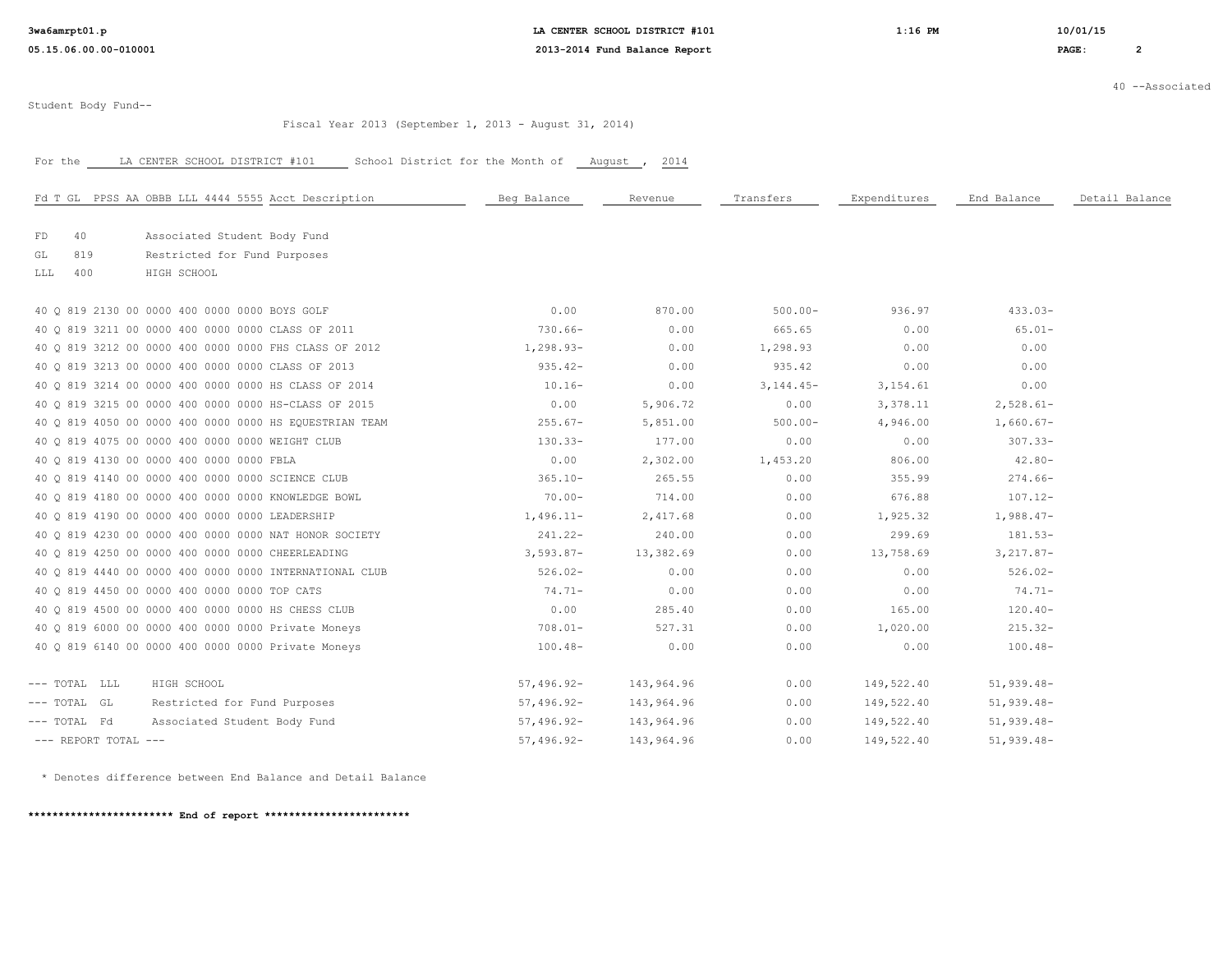| 3wa6amrpt01.p |  |  |
|---------------|--|--|
|---------------|--|--|

**3wa6amrpt01.pdf 1:19 PM 1:19 PM 1:19 PM** 

40 --Associated

Student Body Fund--

## Fiscal Year 2013 (September 1, 2013 - August 31, 2014)

## For the LA CENTER SCHOOL DISTRICT #101 School District for the Month of Laugust , 2014

| Fd T GL PPSS AA OBBB LLL 4444 5555 Acct Description         | Beg Balance  | Revenue   | Transfers   | Expenditures | End Balance  | Detail Balance |
|-------------------------------------------------------------|--------------|-----------|-------------|--------------|--------------|----------------|
| 40<br>FD<br>Associated Student Body Fund                    |              |           |             |              |              |                |
| 819<br>GL<br>Restricted for Fund Purposes                   |              |           |             |              |              |                |
| 300<br>MIDDLE SCHOOL<br>LLL                                 |              |           |             |              |              |                |
|                                                             |              |           |             |              |              |                |
| 40 Q 819 1000 00 0000 300 0000 0000 MS GENERAL STUDENT BODY | 0.00         | 4,929.72  | $934.91 -$  | 5,864.63     | 0.00         |                |
| 40 0 819 1010 00 0000 300 0000 0000 ASB CARDS               | $5,833.79-$  | 4,287.00  | 934.91      | 15.00        | $9,170.88 -$ |                |
| 40 0 819 1020 00 0000 300 0000 0000 MS INTEREST EARNINGS    | $796.29 -$   | 208.19    | 0.00        | 0.00         | $1,004.48-$  |                |
| 40 0 819 1022 00 0000 300 0000 0000 LIBRARY FUNDRAISERS     | $323.88-$    | 0.00      | 0.00        | 0.00         | $323.88 -$   |                |
| 40 0 819 1040 00 0000 300 0000 0000 MS POP/CONCESSIONS      | $4,524.22-$  | 1,336.77  | 0.00        | 0.00         | $5,860.99 -$ |                |
| 40 0 819 1041 00 0000 300 0000 0000 MS SNACK MACHINES       | $2,795.55 -$ | 870.78    | 0.00        | 0.00         | $3,666.33-$  |                |
| 40 Q 819 1999 00 0000 300 0000 0000 M S IMPREST FUND        | $1,055.00-$  | 0.00      | 0.00        | 0.00         | $1,055.00-$  |                |
| 40 Q 819 2000 00 0000 300 0000 0000 Athletics               | 0.00         | 0.00      | $1,573.75-$ | 1,573.75     | 0.00         |                |
| 40 0 819 2030 00 0000 300 0000 0000 BOYS BASKETBALL         | $3,058.72-$  | 3,401.00  | 144.00      | 4,525.02     | $1,790.70 -$ |                |
| 40 0 819 2031 00 0000 300 0000 0000 BOYS BSKTBALL SPIRIT PK | $5.98-$      | 0.00      | 0.00        | 0.00         | $5.98-$      |                |
| 40 Q 819 2040 00 0000 300 0000 0000 GIRLS BASKETBALL        | $3,413.43-$  | 1,664.75  | 108.00      | 3,601.97     | $1,368.21-$  |                |
| 40 0 819 2041 00 0000 300 0000 0000                         | $71.29 -$    | 1,056.00  | 0.00        | 1,041.68     | $85.61 -$    |                |
| 40 0 819 2050 00 0000 300 0000 0000 FOOTBALL                | $1,089.48-$  | 2,584.00  | 88.75       | 2,398.83     | $1,185.90-$  |                |
| 40 Q 819 2070 00 0000 300 0000 0000 VOLLEYBALL              | $3,673.31 -$ | 3,543.50  | 335.00      | 2,899.36     | $3,982.45-$  |                |
| 40 0 819 2080 00 0000 300 0000 0000 WRESTLING               | $1,120.94-$  | 972.00    | 120.00      | 464.33       | $1,508.61-$  |                |
| 40 0 819 2090 00 0000 300 0000 0000 TRACK & FIELD           | $4,713.29-$  | 2,558.00  | 552.00      | 237.17       | $6,482.12-$  |                |
| 40 0 819 2100 00 0000 300 0000 0000 CROSS COUNTRY           | $2,157.38-$  | 870.00    | 226.00      | 75.00        | $2,726.38-$  |                |
| 40 Q 819 4130 00 0000 300 0000 0000 MS STUDENT STORE        | $62.00 -$    | 0.00      | 0.00        | 0.00         | $62.00 -$    |                |
| 40 Q 819 4140 00 0000 300 0000 0000 YOUNG ASTRONAUTS        | $73.18-$     | 0.00      | 0.00        | 0.00         | $73.18 -$    |                |
| 40 0 819 4150 00 0000 300 0000 0000 BAND                    | $208.12 -$   | 0.00      | 0.00        | 0.00         | $208.12 -$   |                |
| 40 0 819 4155 00 0000 300 0000 0000 CHOIR                   | $100.00 -$   | 0.00      | 0.00        | 0.00         | $100.00 -$   |                |
| 40 0 819 4160 00 0000 300 0000 0000 DRAMA                   | $75.00 -$    | 0.00      | 0.00        | 0.00         | $75.00 -$    |                |
| 40 0 819 4180 00 0000 300 0000 0000 KNOWLEDGE BOWL          | $313.26-$    | 105.00    | 0.00        | 108.82       | $309.44-$    |                |
| 40 O 819 4230 00 0000 300 0000 0000 M S HONOR SOCIETY       | $1,851.12-$  | 0.00      | 0.00        | 0.00         | $1,851.12-$  |                |
| 40 Q 819 4400 00 0000 300 0000 0000 YEAR BOOK               | $3,385.29 -$ | 7,250.00  | 0.00        | 6,721.10     | $3,914.19-$  |                |
| 40 Q 819 6000 00 0000 300 0000 0000 PRIVATE FUNDS           | $213.88-$    | 7,724.35  | 0.00        | 7,363.45     | $574.78-$    |                |
| --- TOTAL LLL<br>MIDDLE SCHOOL                              | $40,914.40-$ | 43,361.06 | 0.00        | 36,890.11    | $47,385.35-$ |                |
| --- TOTAL GL<br>Restricted for Fund Purposes                | $40,914.40-$ | 43,361.06 | 0.00        | 36,890.11    | $47,385.35-$ |                |
| --- TOTAL Fd<br>Associated Student Body Fund                | $40,914.40-$ | 43,361.06 | 0.00        | 36,890.11    | $47,385.35-$ |                |
| $---$ REPORT TOTAL $---$                                    | $40,914.40-$ | 43,361.06 | 0.00        | 36,890.11    | $47,385.35-$ |                |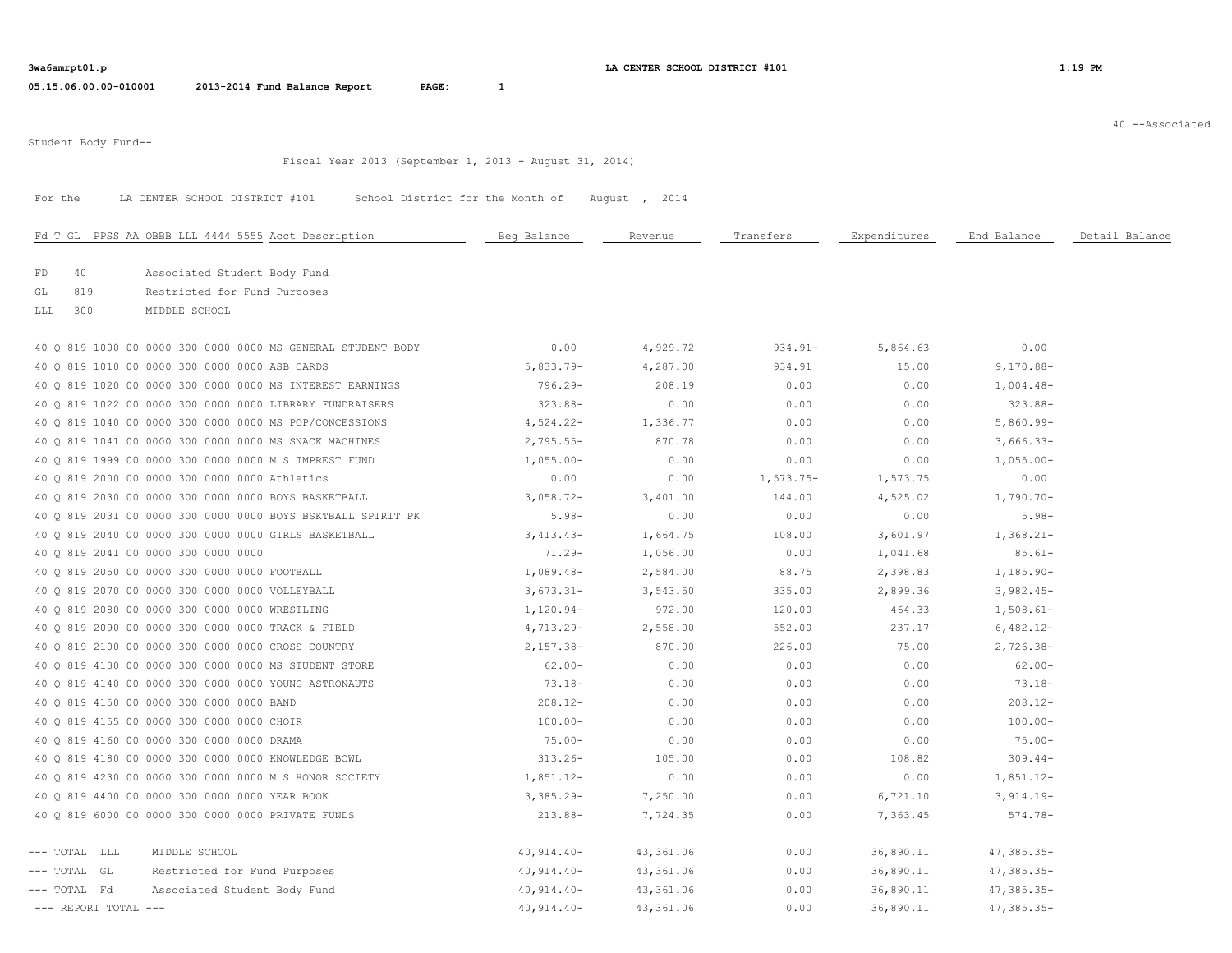\* Denotes difference between End Balance and Detail Balance

**\*\*\*\*\*\*\*\*\*\*\*\*\*\*\*\*\*\*\*\*\*\*\*\* End of report \*\*\*\*\*\*\*\*\*\*\*\*\*\*\*\*\*\*\*\*\*\*\*\***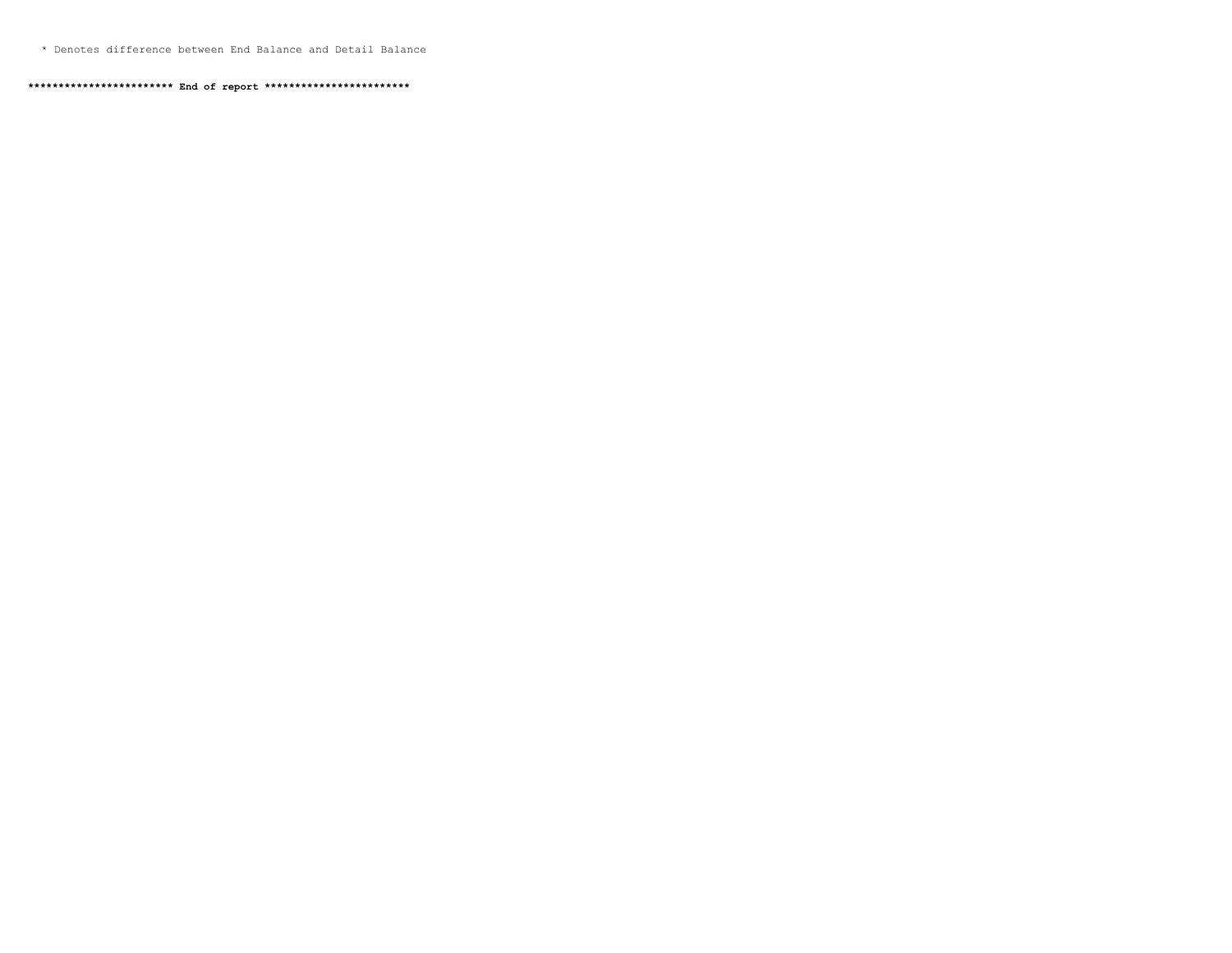| 3frbud12.p 58-2<br>05.14.06.00.03 | LA CENTER SCHOOL DISTRICT #101<br>ASB Fund Balance (Date: 8/2013) | 08/29/14 | Page:1<br>$2:56$ PM |
|-----------------------------------|-------------------------------------------------------------------|----------|---------------------|
|                                   |                                                                   |          |                     |

| Activity             |         | Beginning   |            | +/- Transfers |                | Ending       |
|----------------------|---------|-------------|------------|---------------|----------------|--------------|
| Classification       |         | Balance     | + Revenues | $("CR" = +)$  | - Expenditures | = Balance    |
| 100                  | PRIMARY |             |            |               |                |              |
| GENERAL STUDENT BODY |         | 29,497.74CR | 12,759.55  | 0.00          | 25,512.38      | 16,744.91CR  |
| INTEREST EARNINGS    |         | 7,272.74CR  | 156.27     | 0.00          | 0.00           | 7,429.01CR   |
| IMPREST ACCOUNT      |         | 1,000.00CR  | 0.00       | 0.00          | 0.00           | 1,000.00CR   |
| PRIVATE MONEYS       |         | 57.50CR     | 0.00       | 0.00          | 0.00           | 57.50CR      |
| ELEMENTARY           |         | 37,827.98CR | 12,915.82  | 0.00          | 25,512.38      | 25, 231.42CR |
|                      |         |             |            |               |                |              |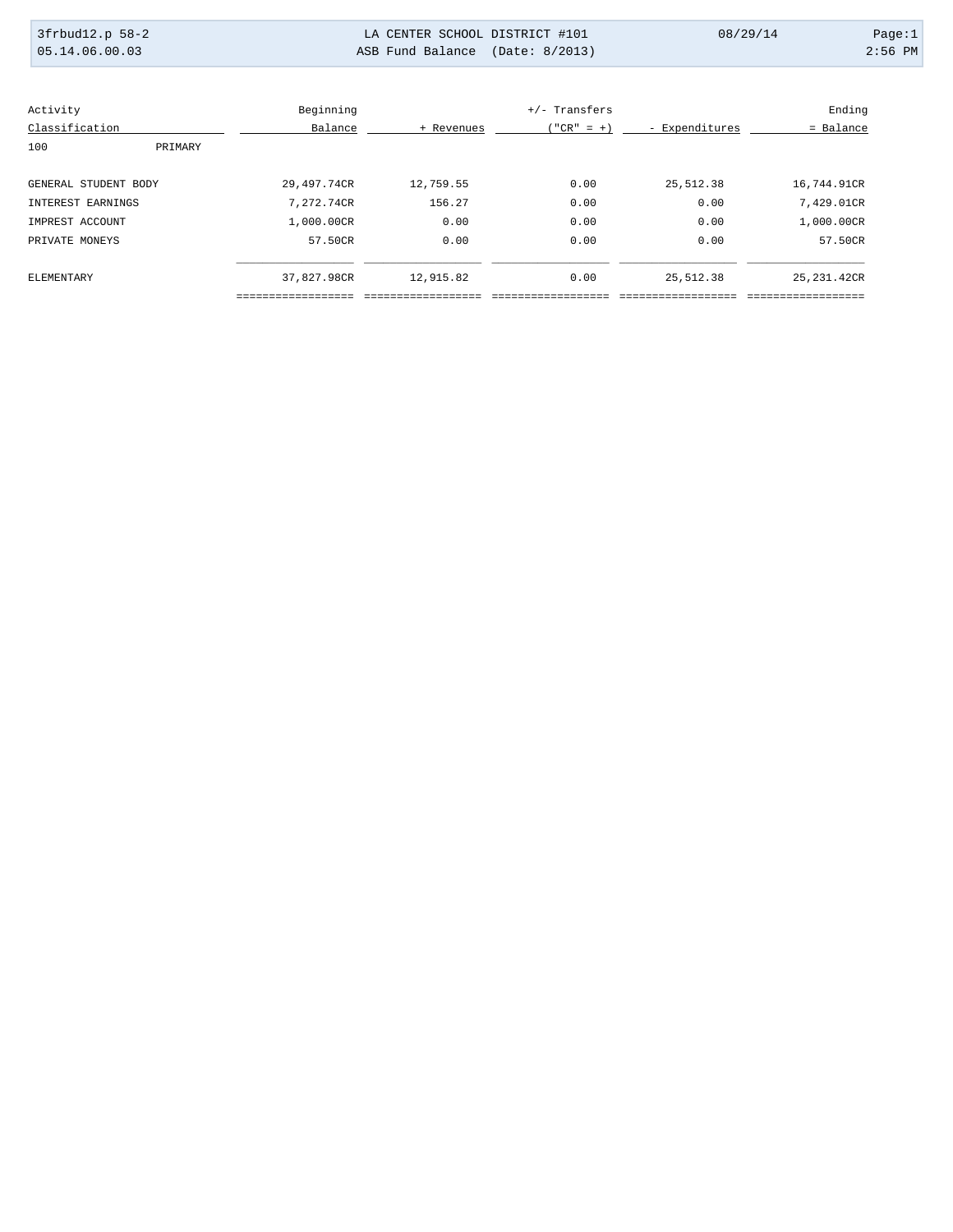| 3frbud12.p 58-2 | LA CENTER SCHOOL DISTRICT #101  | 08/29/14 | Page:2    |
|-----------------|---------------------------------|----------|-----------|
| 05.14.06.00.03  | ASB Fund Balance (Date: 8/2013) |          | $2:56$ PM |

| Activity                       | Beginning   |            | $+/-$ Transfers |                | Ending             |
|--------------------------------|-------------|------------|-----------------|----------------|--------------------|
| Classification                 | Balance     | + Revenues | $("CR" = +)$    | - Expenditures | = Balance          |
| MIDDLE SCHOOL<br>300           |             |            |                 |                |                    |
| GENERAL STUDENT BODY           | 89.55       | 7,051.45   | 2,161.67CR      | 9,123.57       | 0.00               |
| ASB CARDS                      | 2,688.46CR  | 4,307.00   | 1,161.67        | 0.00           | 5,833.79CR         |
| INTEREST EARNINGS              | 663.71CR    | 132.58     | 0.00            | 0.00           | 796.29CR           |
| LIBRARY FUNDRAISING            | 323.88CR    | 0.00       | 0.00            | 0.00           | 323.88CR           |
| POP/CONCESSION FUNDSPOP/CONCES | 3,072.72CR  | 2,451.50   | 1,000.00        | 0.00           | 4,524.22CR         |
| SNACK MACHINES                 | 1,382.00CR  | 1,413.55   | 0.00            | 0.00           | 2,795.55CR         |
| IMPREST ACCOUNT                | 1,055.00CR  | 0.00       | 0.00            | 0.00           | 1,055.00CR         |
| <b>ATHLETICS</b>               | 0.00        | 0.00       | 1,337.55CR      | 1,337.55       | 0.00               |
| BOYS BASKETBALL                | 2,609.37CR  | 2,962.59   | 230.00          | 2,283.24       | 3,058.72CR         |
| BOYS BASKETBALL RESALEBB SPIRI | 0.00        | 126.00     | 0.00            | 120.02         | 5.98CR             |
| GIRLS BASKETBALL               | 2,917.11CR  | 1,809.00   | 256.00          | 1,056.68       | 3,413.43CR         |
| TBDGBasketball Res             | 71.29CR     | 0.00       | 0.00            | 0.00           | 71.29CR            |
| FOOTBALL                       | 0.00        | 2,503.01   | 0.00            | 1,413.53       | 1,089.48CR         |
| VOLLEYBALL                     | 2,970.35CR  | 1,829.60   | 275.00          | 851.64         | 3,673.31CR         |
| WRESTLING                      | 247.70CR    | 1,232.00   | 0.00            | 358.76         | 1,120.94CR         |
| <b>TRACK</b>                   | 4,616.53CR  | 2,430.00   | 414.55          | 1,918.69       | 4,713.29CR         |
| CROSS COUNTRY                  | 2,238.94CR  | 720.00     | 162.00          | 639.56         | 2,157.38CR         |
| FBLA                           | 62.00CR     | 0.00       | 0.00            | 0.00           | 62.00CR            |
| <b>SCIENCE CLUB</b>            | 73.18CR     | 0.00       | 0.00            | 0.00           | 73.18CR            |
| MUSIC                          | 191.32CR    | 16.80      | 0.00            | 0.00           | 208.12CR           |
| CHOIR                          | 0.00        | 100.00     | 0.00            | 0.00           | 100.00CR           |
| <b>DRAMA</b>                   | 75.00CR     | 0.00       | 0.00            | 0.00           | 75.00CR            |
| KNOWLEDGE BOWL                 | 10.86CR     | 472.00     | 0.00            | 169.60         | 313.26CR           |
| HONOR SOCIETY                  | 1,851.12CR  | 0.00       | 0.00            | 0.00           | 1,851.12CR         |
| YEARBOOK                       | 3,154.51CR  | 6,950.00   | 0.00            | 6,719.22       | 3,385.29CR         |
| PRIVATE MONEYS                 | 850.57CR    | 5,843.59   | 114.80          | 6,365.48       | 213.88CR           |
| NOT USED                       | 323.97CR    | 2,745.05   | 114.80CR        | 3,183.82       | 0.00               |
| MIDDLE SCHOOL                  | 31,360.04CR | 45,095.72  | 0.00            | 35,541.36      | 40,914.40CR        |
|                                |             |            |                 |                | ================== |